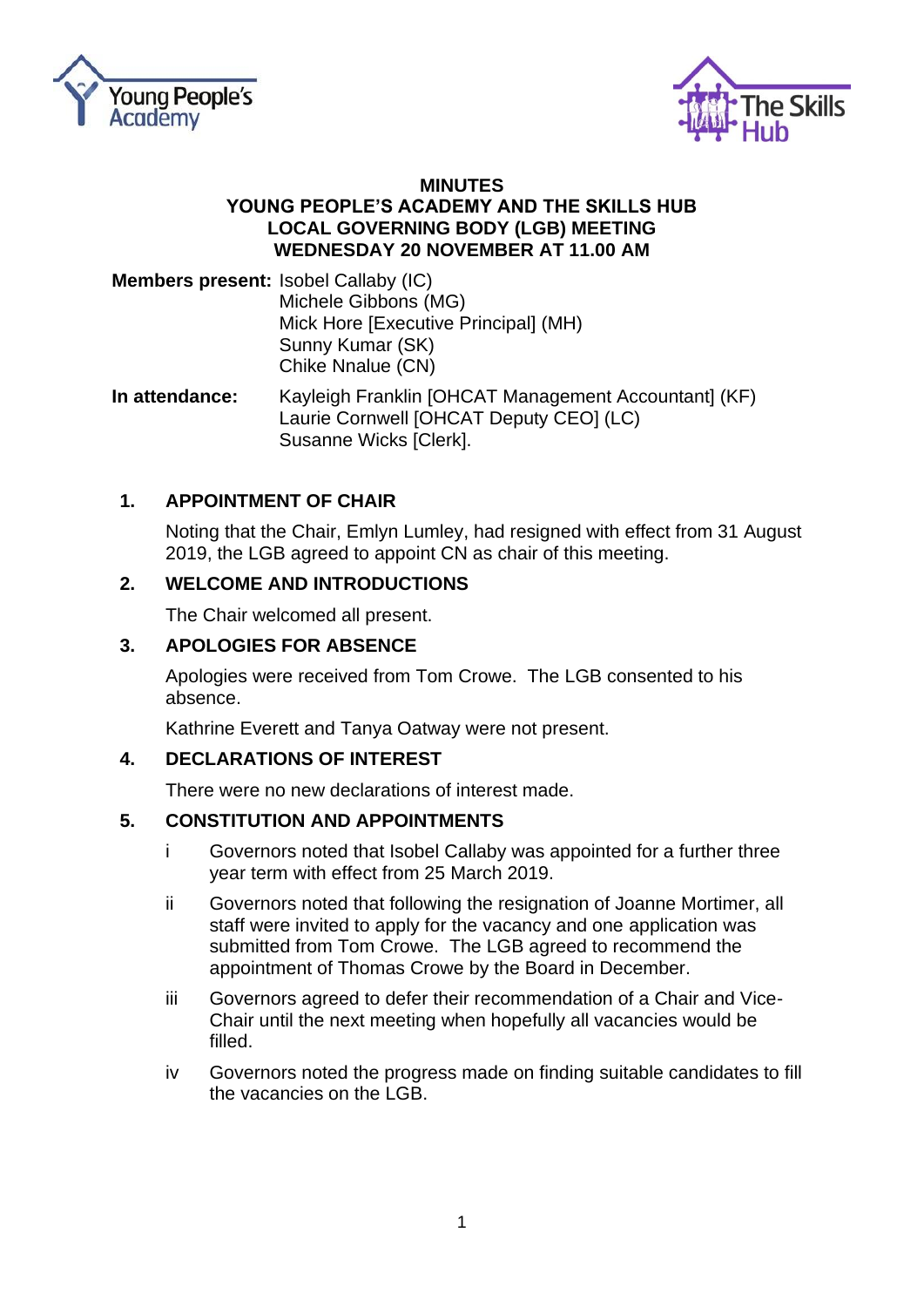### **6. MINUTES OF THE LAST MEETING**

The minutes of the meeting held on 13 March 2019 were agreed as an accurate record.

# **7. MATTERS ARISING**

The clerk confirmed that she had reminded all Governors to arrange and carry out their portfolio visit.

### **8A. PRINCIPAL'S REPORT**

### (i) The Skills Hub

MH presented his report which had been circulated prior to the meeting and matters discussed are detailed below.

# **Students**

MH highlighted the high rates of attendance, noting that attendance compares well with the national average for similar provisions. He also advised that attendance at examinations was very high which his extremely positive.

MH and IC outlined changes made to staffing in the Safeguarding Team in order to maintain a focus on attendance, and explained that when a student does not attend school, staff go through a range of steps to identify where the student is, and will call the Police if their location is not established. One staff member focusses on student absence and their efforts are having a positive impact on attendance.

Governors were very pleased to note the 18/19 exam results which had improved from the previous year, and the high percentage of students who had secured a positive destination.

CN asked for further detail on the four students for whom a destination was not secured, and MH shared information on each, explaining the work that is done with a range of external agencies to try and find an appropriate next step. Governors noted the success of both schools in securing destinations and agreed that it would be very useful to have some specific examples in future which evidenced the range of challenges facing the schools and the young people.

### **Safeguarding**

Governors noted with regret the recent death of a young person at the LB Hillingdon offices, and that PRUs had been cited in the press recently as a source of knife crime and gang membership. MH reassured Governors that neither applied here, and he and IC outlined the strategic work carried out with external agencies and stakeholders to safeguard the students, including a meeting of the Team around the Hub which had been arranged as a followup to the recent stabbing. IC undertook to share the details of the meeting with LC who would like to attend.

IC reported that an additional member of staff has been added to the Safeguarding Team due to the rising complexity of needs and issues arising among the cohort, which has been noticeable over the last 6 to 9 months. She reported that the MyConcern system is now in operation and staff are all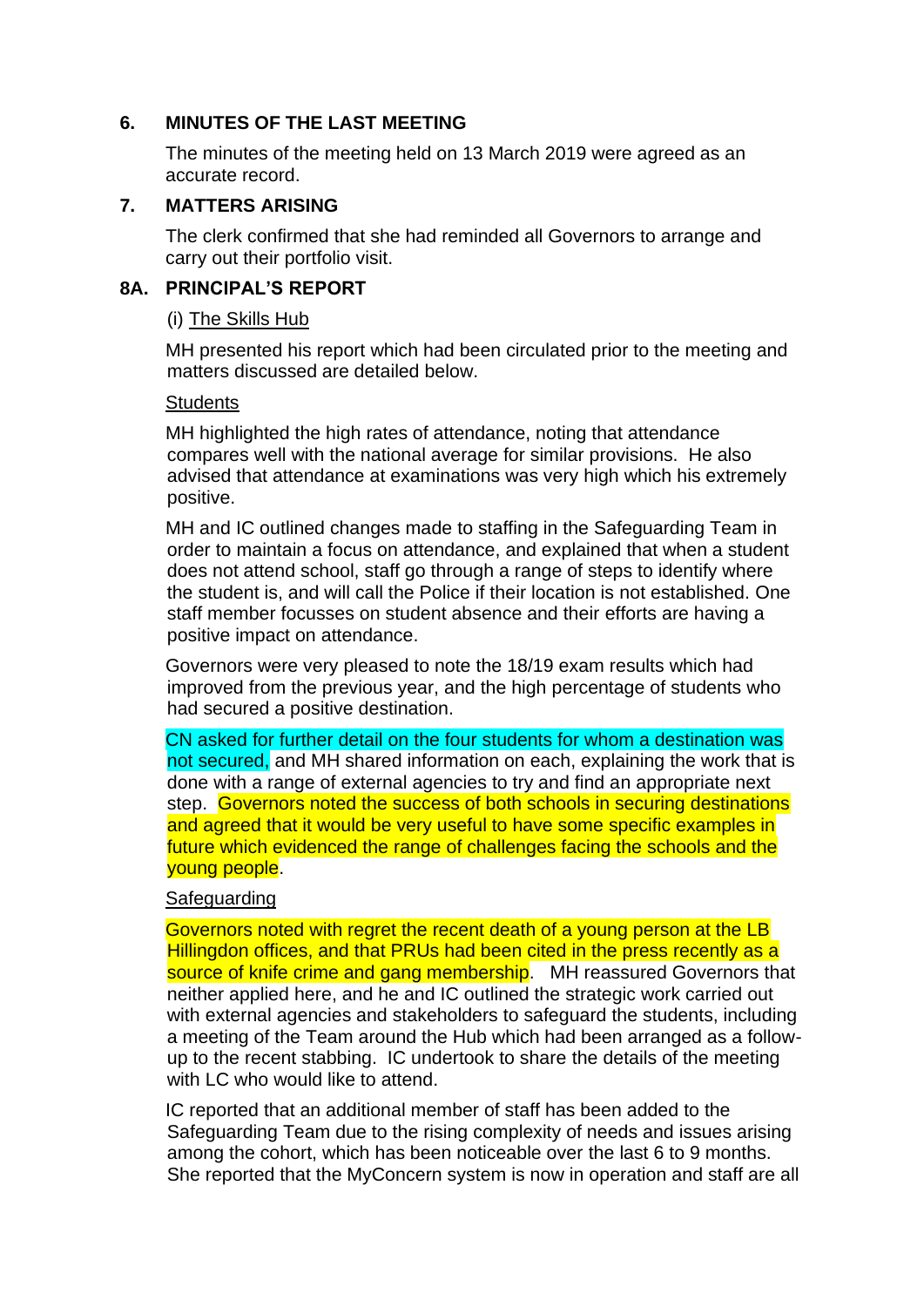using it. Every concern raised is reviewed by IC who will decide on the appropriate action to be taken. IC undertook to provide LC with a log-in and CN undertook to look at the system as part of his safeguarding meeting.

### Quality of Education

MH highlighted the positive impact of the new structure of the school day, particularly upon behaviour. He also flagged the increased focus on the enrichment curriculum and confirmed that all curriculum planning is built around the three Is in the Ofsted Framework (Intent, Implementation and Impact).

### Student Progress

Governors noted the positive data, which MH advised had come from the first drop which is carried out only seven weeks into the academic year and warned that there may be a decline shown in the next two drops, but it had been a good start to the year. He confirmed that the data refers to all of the cohort, even the low attenders who will be receiving some form of education, even if not in school, but acknowledged that their progress will slow down if their attendance does not improve. It was suggested that if this were the case, it may be helpful to demonstrate to parents how their child's progress is slowing in comparison to others that do attend regularly.

Governors asked that future reports include additional detail on the progress made by students.

### SK queried the progress in Photography which is lower than other subjects,

and MK explained that it is a brand new course with new equipment that the students need to get used to. He expressed confidence that progress would improve, but if that were not the case by the next data drop, this will be investigated.

MH undertook to share the Pupil Premium report with all Governors, and it was agreed that information on the use of this funding would be included in future Principal's reports.

### Behaviour and Attitudes

MH advised that the school continues with preventative work to education students about smoking, but it is challenging to address, particularly as some students smoke with the knowledge and consent of their parents.

Governors noted the positive impact of the consistent championing of the Pride principles across the school, which is particularly evident in the low rates of bullying and racist / homophobic incidents. MH advised that further training has been undertaken on the use of reflective and restorative action rather than punitive action in response to incidents, which can be challenging for some young people to adapt to initially, but is felt to be more beneficial than a traditional sanctions based behaviour management system.

CN asked how the reflective and restorative approach works on a practical level and IC explained that students work with staff or a skills coach to identify the trigger for their behaviour and how it can be mitigated. There is a reflection sheet for each type of incident (e.g. bullying) as well as a generic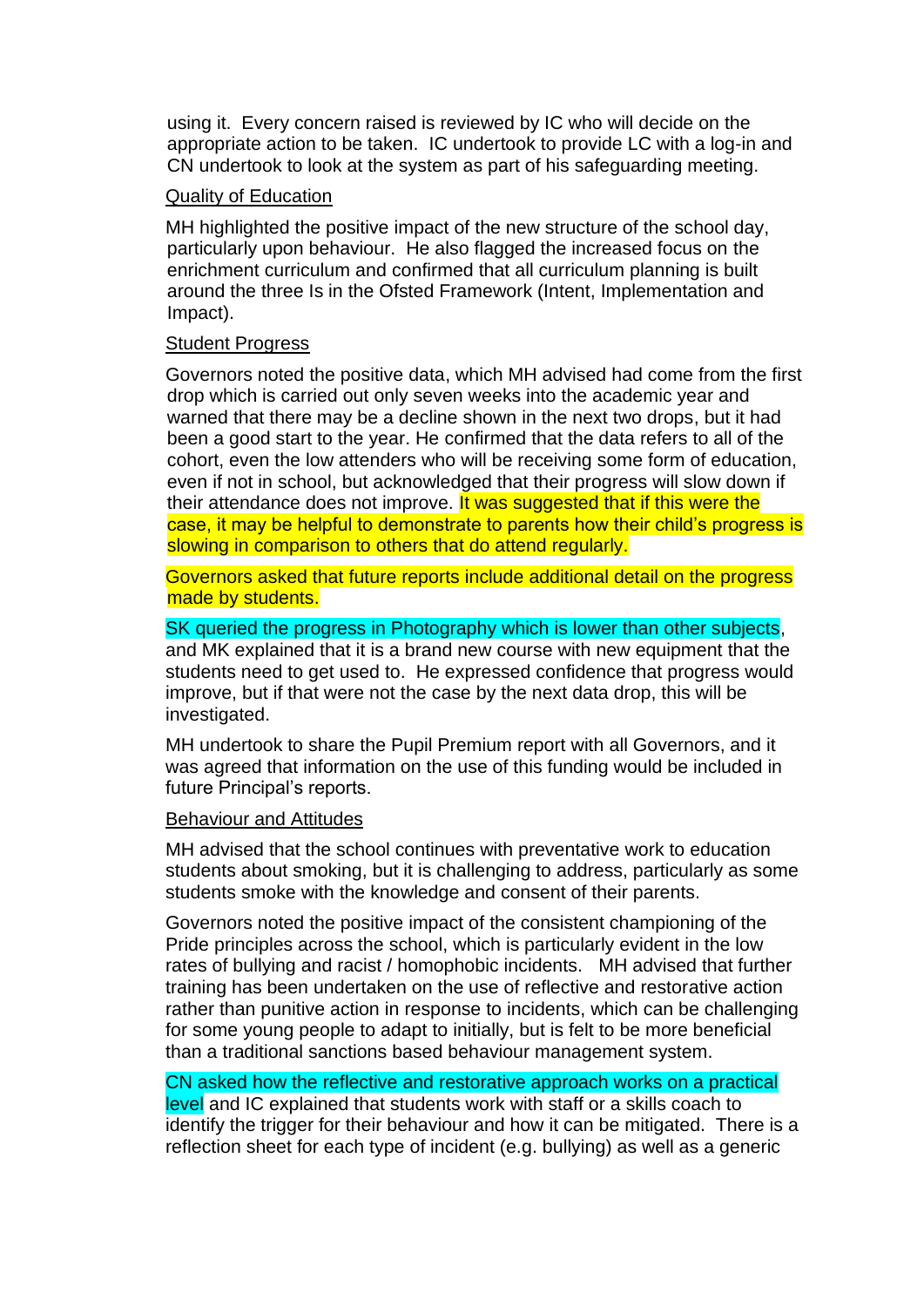sheet for medium level behaviours which tries to explore the catalyst for the incident and the impact of it on the perpetrator and others.

### Leadership and Management

MH advised that half-termly meetings will take place for the SLTs of the Skills Hub and the Young People's Academy in order to enable collaborative working and strategic and operational planning.

With regard to the Student Council, IC reported that the current Chair has been tasked with welcoming new starters to the school which has been successful. It was also noted that the School Council are consulted on a wide range of matters and their feedback is often acted upon. Their feedback on the curriculum / teaching and learning will be sought later on in the term.

### (ii) Young People's Academy

MH presented his report which had been circulated prior to the meeting and matters discussed are detailed below.

### **Staffing**

MH updated Governors on efforts to recruit therapists and advised that he would be meeting an occupational therapist later that day who might be able to offer three days per week, and whom is also a trained counsellor. LC described the challenge for schools to recruit therapists, particularly when competing with NHS and agency salaries. MH also reported that he had met with representatives from OHCAT's preferred recruitment agency 'Supply Desk' and looked forward to working with them in future.

CN asked how therapy is provided to the students, given the challenge in recruiting therapists and MH advised that pastoral staff are giving as much support as they can, using their skills and experience. He also reported on the additional CPD that has been undertaken to support increasing numbers of students with ASD. In addition, he is part of a Special School Headteachers' Forum in the area which will meet on 3 December and aims to develop greater co-operation and collaboration.

CN noted that the local authority have a role to play in the provision of therapy as set out in the EHCP, and MH advised that the Youth and Communities Team have offered the use of counselling service located in a youth centre every Tuesday afternoon.

LC pointed out that the knowledge and links of new Head of School will be very important and useful for the school, and suggested that the school and the organisation as a whole may have to consider in-house training and development of therapists.

MH flagged his concern around high rates of staff absence and outlined actions being taken by HR to support the school where formal processes are required for nine members of staff, for whom all informal routes have been exhausted. Governors noted the considerable impact upon those staff who do attend, the additional pressure on budget caused by supply costs and the impact on the students, but were reassured to hear that supply staff are not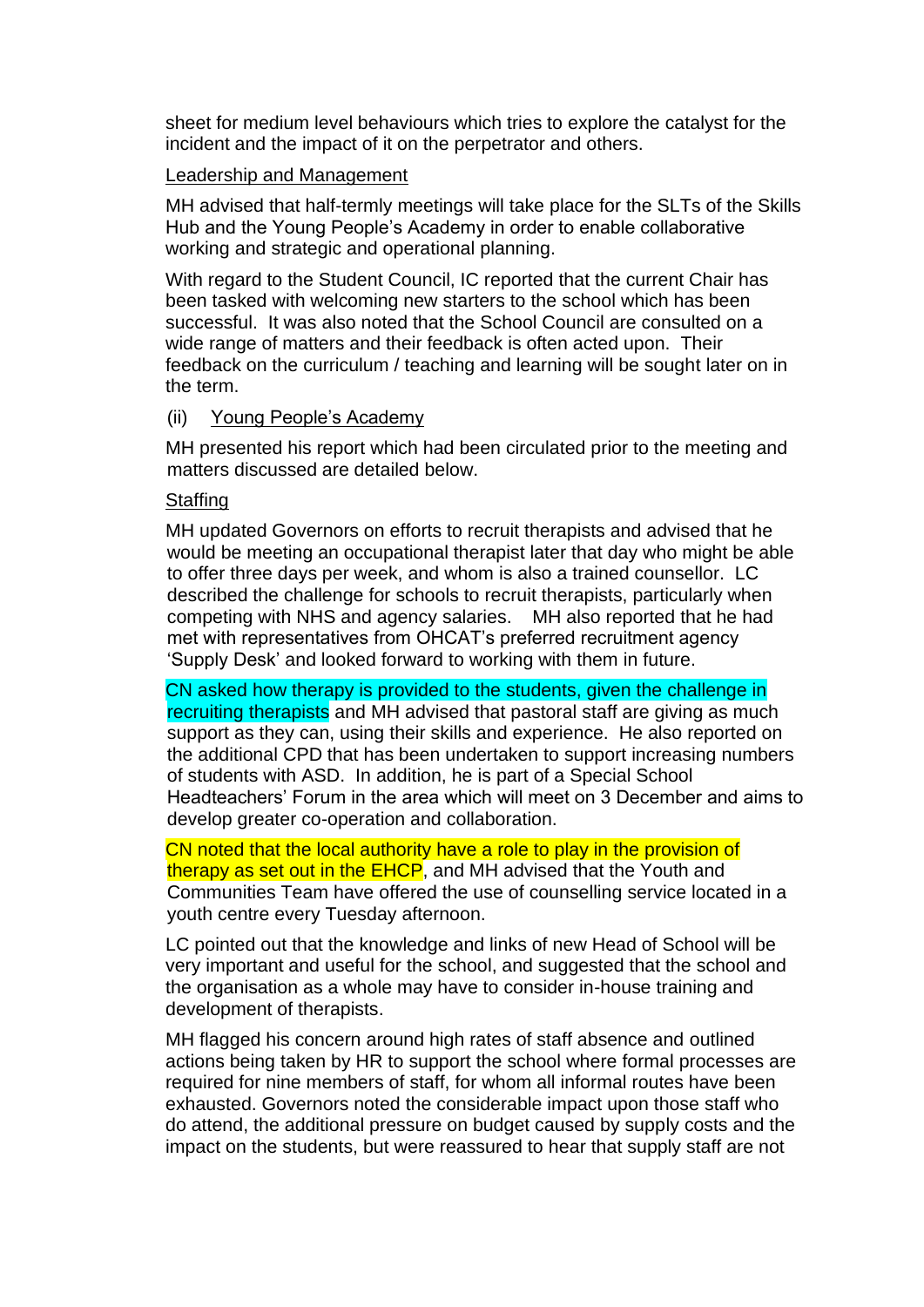used to cover teacher absence and that all new starters are subject to a sixmonth probation period which should have a positive impact in the future.

### On behalf of the LGB, MG noted the full support of Governors for the school leadership in addressing staff absence.

MH undertook to update Governors at the spring meeting.

#### **Students**

MH updated the number on roll which had increased to 59, with consultation underway for some new joiners to years 7 and 8 in the next few weeks. MH noted that out of borough placements remain high, which presents challenges, particularly in developing home/school partnerships. He also pointed out that the young person's needs may have proved too complex to be managed by specialist provision within their home borough and they consequently require high levels of specialist support which is not reflected in their funding. Work continues to ensure that students are funded appropriately for the school to meet their needs.

Governors were very pleased to note that there are nine or ten students with 100% attendance so far this term, and the positive picture with regard to attendance generally, but particularly in Years 7 and 9. As previously commented, IC reiterated the importance of regular attendance and the work of the Support Team undertaken to maximise attendance, who will maintain daily communication with students or their family, even if they are not in school.

#### **Safeguarding**

MH reported that five students are currently on Child Protection Plans and confirmed that the school works closely with external agencies to support and safeguard students. He particularly noted his concern about the rising number of students at risk of Child Sexual Exploitation about which he has been liaising with the Police.

#### Quality of Education

MH advised that there has been joint working with teacher colleagues at The Skills Hub and unqualified teachers are being supported to achieve QTS through various routes.

With regard to progress in PE, LC sought reassurance from MH that the course was appropriate for the cohort. MH advised that it's a completely new course but there will be more certainty once the outcome of today's Year 11 exams is known. Governors acknowledged that BTECs are much more challenging than they may have been in the past.

As with the report for The Skills Hub, MH undertook to provide further detail on progress in his next report.

MH advised that this year's cohort is more academically able than last year's and described the school's attempts to explore all entry points for examinations to maximise students' chances of success. Governors noted the need for students to have appropriate language skills in order to achieve in any subject.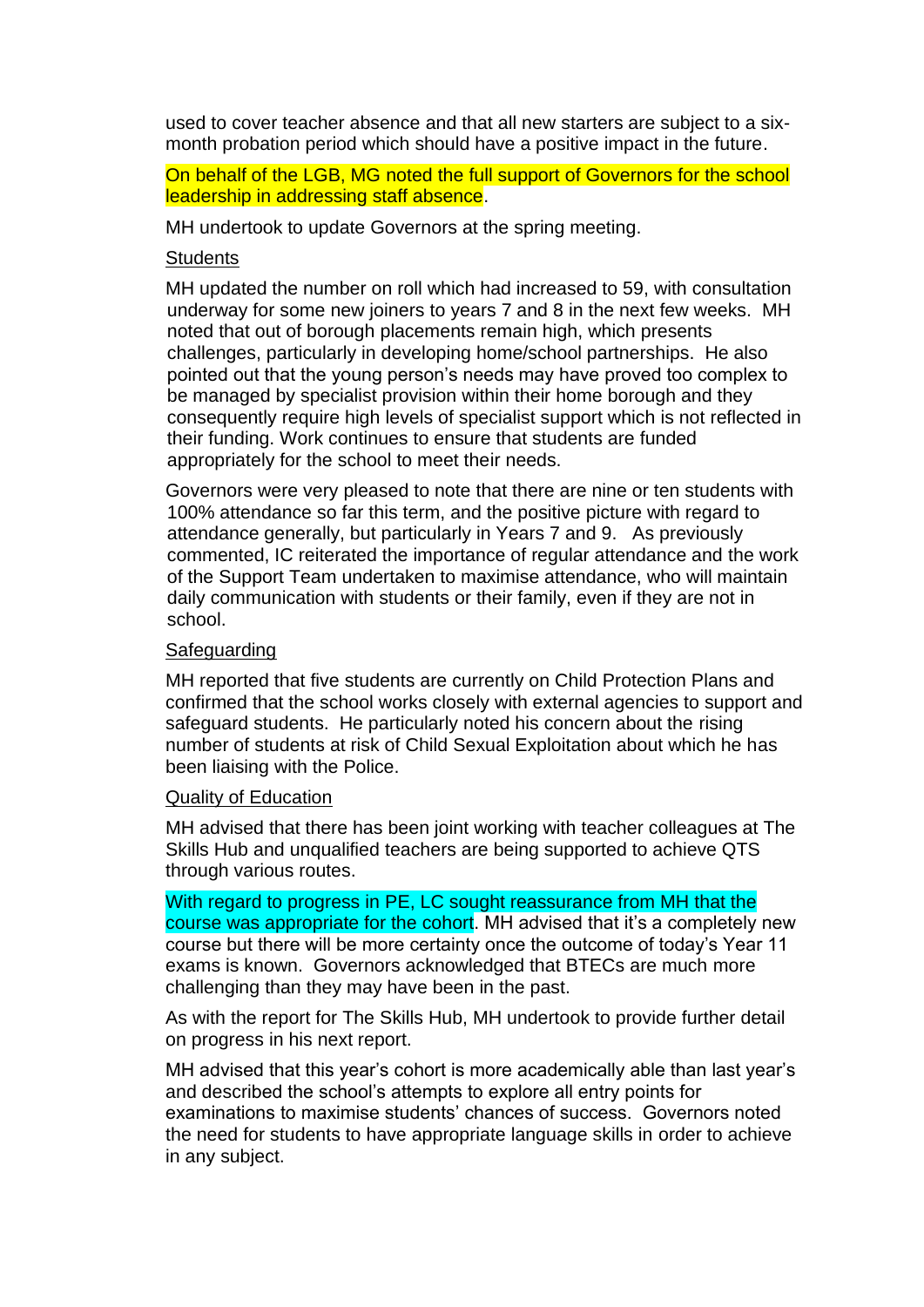MH updated Governors on the progress of finding appropriate destinations for the two students who are NEET. He advised that students with an EHCP are finding it harder to secure places in FE colleges who say they cannot meet their needs. He outlined the school's considerable efforts to support young people through transition but pointed out that their local authority also has a role to play. IC described the input of LB Hillingdon officers through the Team Around the Hub, a cross borough initiative involving a range of stakeholders.

Governors were pleased to note the increase in WOWs (merits) and MH advised that the type of rewards given are being reviewed in response to student feedback. With regard to bullying, MH confirmed that almost all incidents are attributable to seven students and their behaviour is closely connected to their needs.

MH reported that he had met with Police earlier that day to discuss the increasingly significant issue of cannabis use, particularly in Year 10, which impacts on their behaviour in schools. IC and CN undertook to discuss this further at their portfolio meeting.

MH undertook to share the PPG report for the Young People's Academy after the meeting.

Governors **received** the Principal's reports.

# **8b. YPA SCHOOL VISIT TO PGL, MARCHANTS HILL**

MH updated Governors on the successful residential trip, and advised that there were a couple of students who did not want to be away from home, and a few for whom the risks were too high for both they and the staff, but they have been told they may be able to attend the spring visit, should the risks be manageable.

Governors were pleased to hear that the trip was a great success and noted the benefits to the young people of participation.

### **8c. DASHBOARDS**

LC asked if the attendance data for The Skills Hub was accurate and IC undertook to check.

### Governors noted that there had been no exclusions at YPA during the first

half of the term, and learned that the policy of no exclusions can be challenging when balanced with the need to support staff in managing behaviour. MH advised that three young people had been excluded last week and outlined the circumstances, but confirmed that all efforts are made to avoid exclusion, except where the risk to the safety of other learners is unmanageable.

Governors **received** the dashboards.

### **9. FINANCE**

Young People's Academy

KF presented her reports and matters discussed are detailed below.

Both income and expenditure for last year were slightly lower than the previous year, due to staffing changes and spending controls, with the school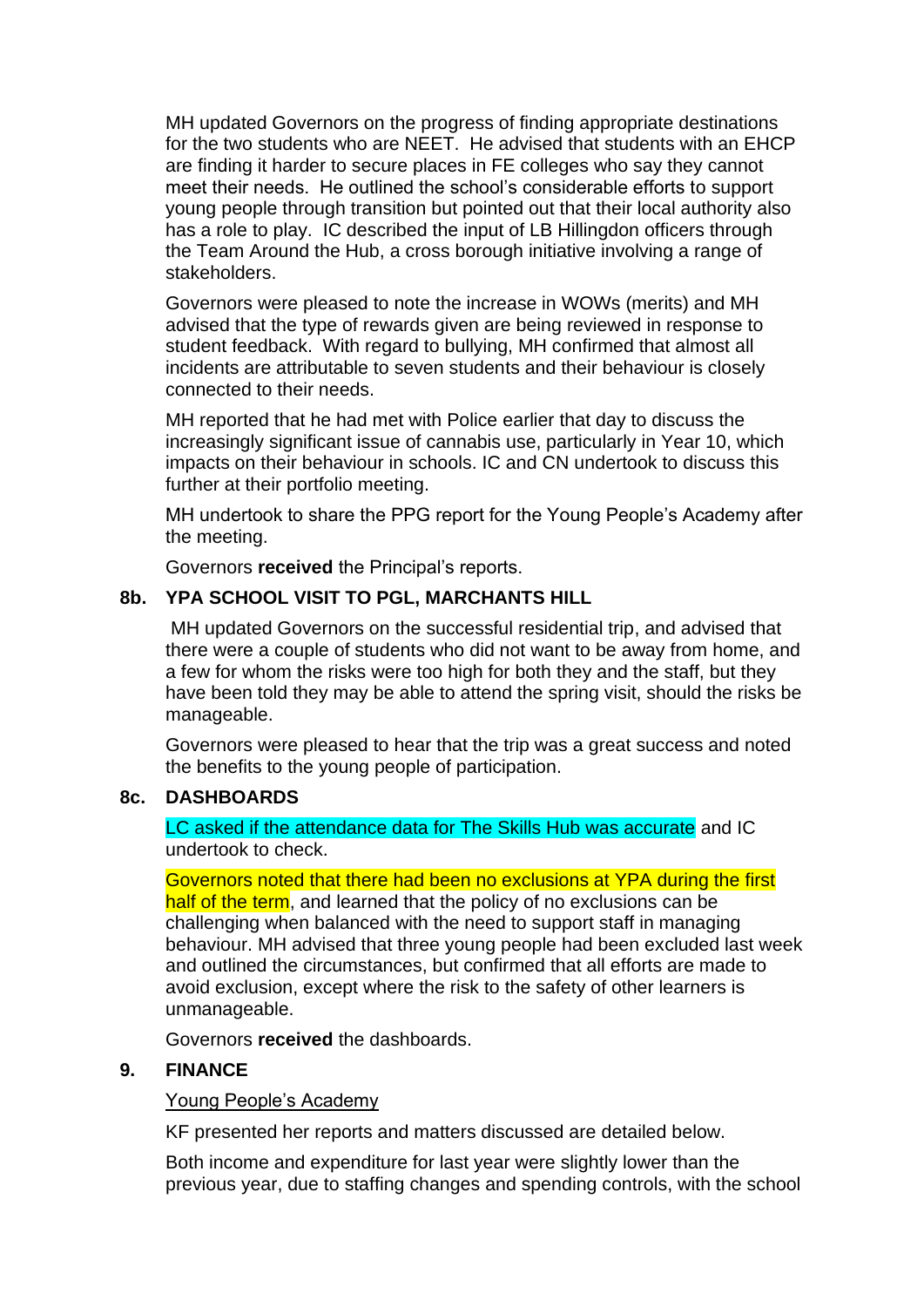thinking creatively about how to deliver a curriculum to young people with very high levels of need.

The year-end position was a surplus of £104K, £13K of which was invested in fixed assets and £91K moved into general reserves, which now total approximately £350K.

For this year, the school faces similar financial challenges, particularly with 59 students on roll, as compared to the assumed 65 in the budget. MH and his team have reviewed the out of borough funding, as 19 students are out of borough and the levels of need are not accurately reflected in their funding. MH noted that he was optimistic that there would be further intake in the lower end of school and confirmed that pupil numbers were similar at this point last year.

KF noted that period one of 19/20 ended with a deficit of £15K, with the yearend projection of a surplus of £2K. She reminded Governors that the budget in both schools can be subject to change, so would continue to support the SLT to enable them to run the schools effectively.

### The Skills Hub

The year-end position was a surplus of £129K, £6K of which was invested in fixed assets and £104K moved into general reserves. The position was more favourable than expected due to continued negotiations with the local authority, which puts a lot of pressure on staff in school and on the Finance Team. LC noted that a surplus had not been budgeted but was a result of savings necessitated by the local authority's position with regard to funding.

KF advised that the year to date position is a surplus of £16K, which is attributable to staff vacancies as a result of savings made last year. She confirmed that approval has been given to fill a number of vacancies which will impact positively on the supply budget.

KF advised that agreement has been given by the local authority to fund 73 places, but warned of the risk of clawback if the numbers drop below 68. However, numbers typically rise after the January census.

Governors noted that the charges for commissioned places will be reviewed and LC suggested benchmarking the charges with other providers.

MG asked how budgets are allocated across subjects and KF explained that each subject is allocated a sum, which tends to be spent largely in the summer term, with a prudent approach normally taken at this point in the year.

Reports received.

# **10. PORTFOLIO GOVERNOR REPORTS**

SK undertook to arrange a finance portfolio meeting with KF.

CN advised that he would carry out a safeguarding portfolio visit with IC the following week.

MG presented her reports, noting that much had already been covered. She described how impressed she had been at her visit to The Skills Hub, particularly by the positive attitude of the students and the progress they had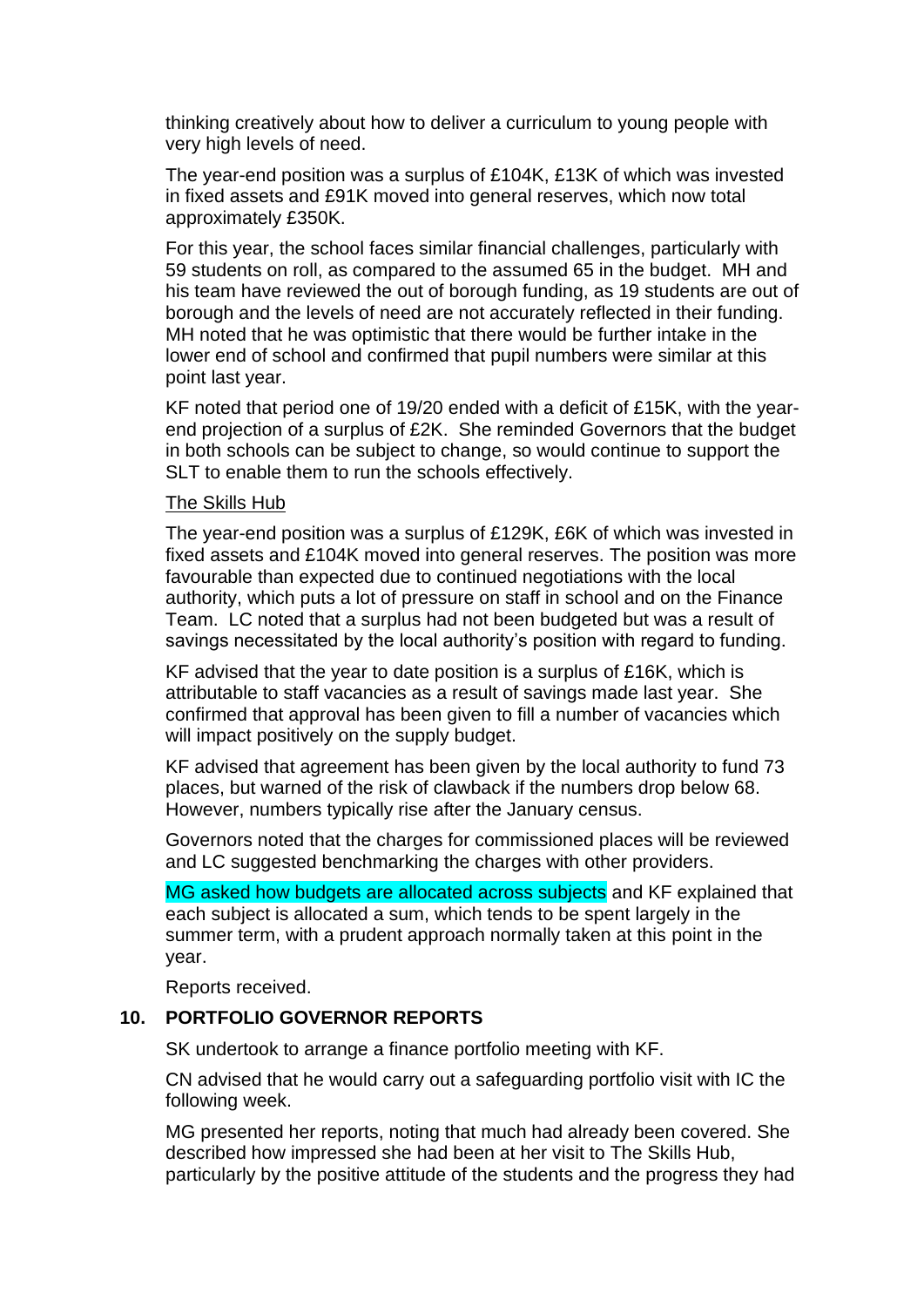made. She asked how best to feedback her comments to staff and it was agreed that she would write to the appropriate staff.

In addition, MG commented on the excellent behaviour she had observed recently whilst swimming at a local leisure centre.

MH reported that a group of six students had been taken to watch an international football match at Wembley during the previous week, and governors acknowledged the hard work and commitment of the staff involved who made it such a positive experience.

# **11. GOVERNOR TRAINING AND DEVELOPMENT**

Governors confirmed they had logged into GovernorHub and gave some positive feedback.

MH advised that he, CN, TC and another staff member had attended the Governor Conference on 11 October and had found it useful and interesting.

# **12. EQUALITY AND DIVERSITY REPORT**

MH undertook to share this report with the clerk to be circulated to all Governors.

# **13. PAY COMMITTEE RECOMMENDATIONS**

MH gave a detailed verbal report of the Pay Committee meeting which took place on 15 October 2019. CN confirmed that there had been robust and thorough scrutiny of the Executive Principal's pay recommendations.

# **14. POLICIES AND PROCEDURES**

- **A** Governors noted the Family policies and procedures approved by the Board at their meeting of 28 June.
- **B** Governors approved the Social, Moral, Spiritual and Cultural Policy, subject to the amendment suggested by LC, that the policy reflects the new Ofsted Framework with regard to cultural capital.

# **15. KEEPING CHILDREN SAFE IN EDUCATION SEPTEMBER 2019**

Governors noted that:

- 'Keeping Children Safe in Education' has been updated with effect from September 2019.
- All relevant OHC&AT policies have been amended to reflect the changes.
- A summary of the changes has been circulated to Safeguarding Portfolio governors.

# **16. REVISED PORTFOLIO GOVERNOR GUIDANCE**

Governors received the updated guidance.

# **17. ANY OTHER BUSINESS**

No matters were raised.

### **18. DATES OF FUTURE MEETINGS**

• 18 March 2020: